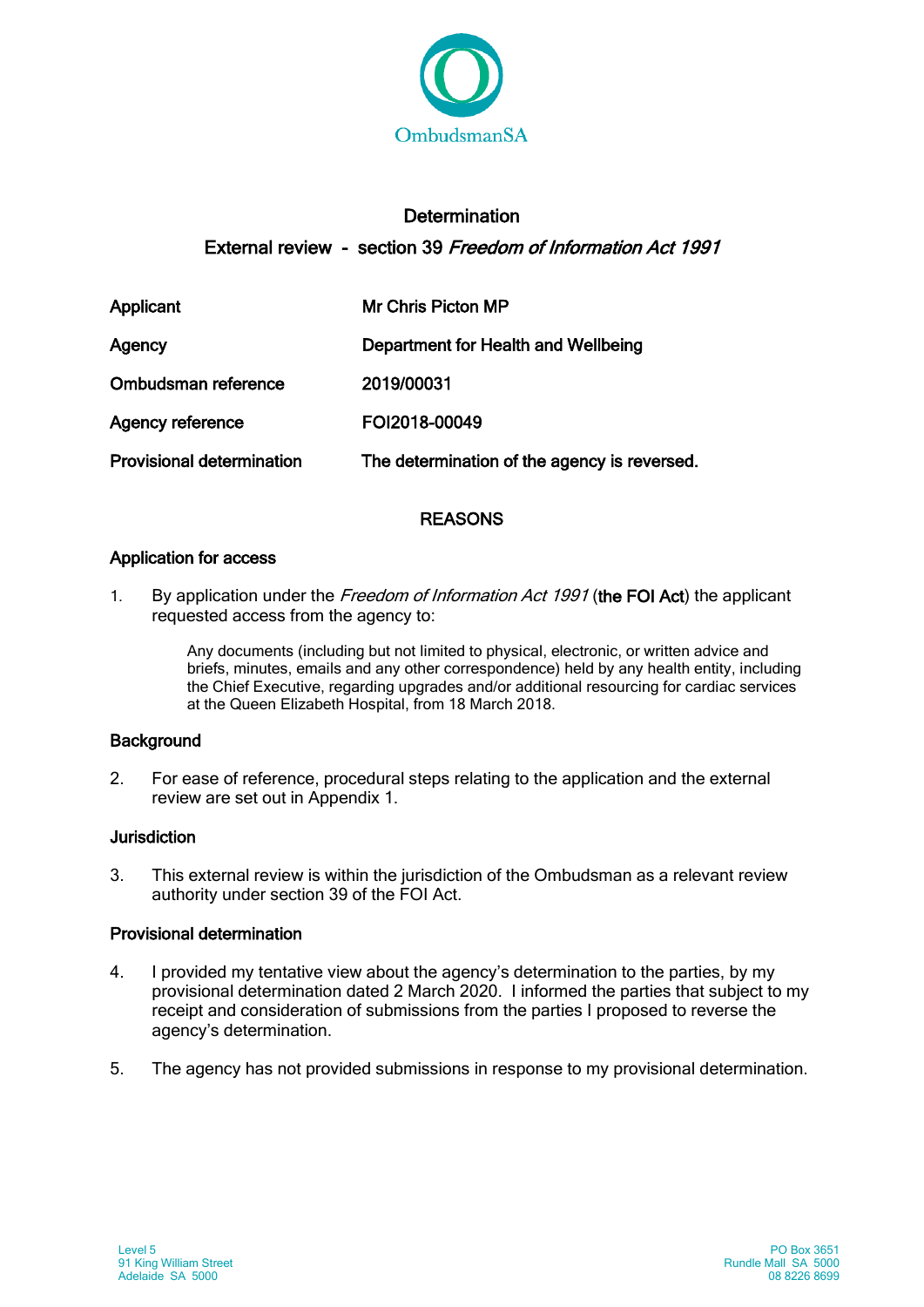#### Relevant law

- 6. A person has a legally enforceable right to be given access to an agency's documents in accordance with the FOI Act.[1](#page-1-0)
- 7. The FOI Act provides that upon receipt of an access application, an agency may make a determination to refuse access where the documents are 'exempt'. Schedule 1 lists various exemption clauses which may be claimed by an agency as a basis for refusing access.
- 8. Under section 48, the onus is on the agency to justify its determination 'in any proceedings'. This includes the external review process.
- 9. Section 39(11) provides that the Ombudsman may confirm, vary or reverse the agency's determination in an external review, based on the circumstances existing at the time of review.

#### Documents in issue

- 10. The agency identified three documents within the scope of the application:
	- Document 1 Minute from Chief Executive to Minister for Health and Wellbeing, dated 21 June 2018.
	- Document 2 Minute from Chief Executive to Minister for Health and Wellbeing, dated 7 August 2018
	- Document 3 Minute from Chief Executive to Minister for Health and Wellbeing, dated 21 March 2018
- 11. All three documents are at issue in this review.

#### Issues in this review

- 12. In its letter to the applicant dated 13 September 2018, the agency sought to rely on clause 1(1)(c) and clause 9 of Schedule 1 of the FOI Act in relation to all three documents. The agency characterised its letter as a determination. However, under the FOI Act the agency is taken to have determined the application by refusing access because it failed to determine the application within 30 days of receiving that application.[2](#page-1-1)
- 13. For the purposes of this review, my Office sought clarification regarding the basis of the agency's claims for exemption on both grounds, namely clause  $1(1)(c)$  and clause 9. $3$ The agency responded that it no longer intends to rely on a claim for exemption under clause 9, seeking to rely on clause 1(1)(c) alone in respect of all three documents.[4](#page-1-3)
- 14. Further, in respect of document 2, the agency amended its previous claim that the document was exempt in its entirety. It now says that due to the elapse of time since its initial determination, partial release to the applicant can occur. Nevertheless, it maintains its claim for exemption under clause  $1(1)(c)$  in respect of the portion of the document containing costing comments.<sup>[5](#page-1-4)</sup> In respect of all documents it says that the redacted material comprises 'figures submitted to Cabinet as part of the budget submissions for the redevelopment', and on that basis again says that clause  $1(1)(c)$  is applicable.

<span id="page-1-0"></span><sup>-</sup><sup>1</sup> Freedom of Information Act 1991, section 12.

<span id="page-1-1"></span>Freedom of Information Act 1991, section 19(2)(d).

<sup>&</sup>lt;sup>3</sup> Email from Ombudsman to agency, 13 January 2020.

<span id="page-1-4"></span><span id="page-1-3"></span><span id="page-1-2"></span><sup>&</sup>lt;sup>4</sup> Email from agency to Ombudsman, 13 February 2020. <sup>5</sup> Email from agency to Ombudsman, 13 February 2020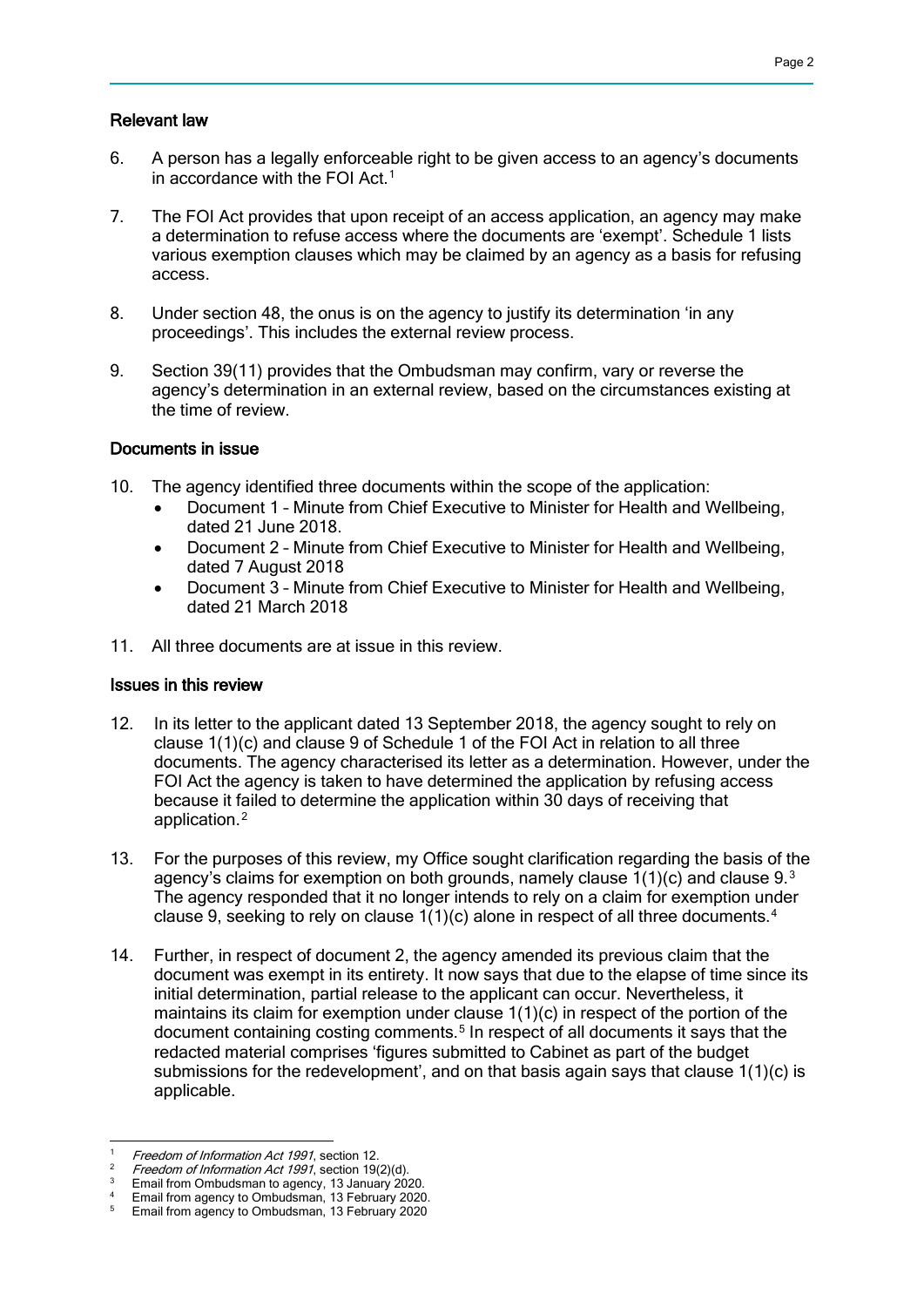- 15. In summary, and as a consequence of the agency's more recent submissions, I consider that the issues in this review are whether the agency is able to justify its claim that:
	- $\bullet$  document 1 is partially exempt pursuant to clause  $1(1)(c)$  of Schedule 1 of the FOI Act
	- document 2 is partially exempt pursuant to clause 1(1)(c) of Schedule 1 of the FOI Act
	- document 3 is partially exempt pursuant to clause 1(1)(c) of Schedule 1 of the FOI Act

#### **Consideration**

- 16. The Act says that on receipt of an access application, if an agency makes a determination to refuse access to the requested documents, it must give reasons in its notice of determination.<sup>[6](#page-2-0)</sup> Agencies must link the exemptions claimed to the actual contents of the documents, rather than make 'blanket' claims over the documents. This issue was discussed in the Ombudsman's 2014 FOI audit.[7](#page-2-1)
- 17. I point out at this time that the same grounds for exemption were claimed by the agency to apply in respect of all three documents under review, although documents 1 and 3 were released in part with exemptions claimed for redacted portions, while exemptions were claimed over the whole of document 2.
- 18. In the agency's letter dated 13 September 2018, it submitted in respect of clause 1(1)(c) as follows:

#### Cabinet documents

I have determined that the documents which are exempt in full and partially exempt contain information that if released could disclose information concerning any deliberation or decision of Cabinet and is (sic) therefore exempt by virtue of Schedule 1 Clause 1(1)(c) of the FOI Act which provides: (my emphasis)

- 19. In my opinion, the reasoning provided by the agency and the statutory provision that it seeks to rely upon are difficult to reconcile. I discuss this in some detail below.
- 20. On 12 October 2018 the applicant sought internal review of the agency's decision.
- 21. The agency's Chief Executive wrote to the applicant on 5 December 2018 in response to his request for internal review. Although the letter purports to constitute an internal review, section 29(5) of the FOI Act provides that an agency that fails to determine an application within 14 days after it is received by the agency is, for the purposes of the Act, taken to have confirmed the determination in respect of which a review is sought.
- 22. The letter of 5 December 2018 contained further submissions in relation to the agency's determination, including a statement that 'the documents in question were in fact Cabinet documents' and on that basis asserted that the information within these documents is exempt pursuant to Clause 1(1)(c) of the FOI Act.
- 23. On 3 January 2019 my Office wrote to the agency seeking additional information to assist in the conduct of my external review, including submissions from the agency in support of its determination. On 16 January 2019 I received materials in response to the above letter, including a covering letter dated 15 January 2019 from the Director, Legal

<sup>-</sup>Freedom of Information Act 1991, section 23(2)(f).

<span id="page-2-1"></span><span id="page-2-0"></span>See 'An audit of state government departments' implementation of the Freedom of Information Act 1991 (SA), May 2014, Part 7A, available at http://www.ombudsman.sa.gov.au/wp-content/uploads/An-audit-of-state-goverment-departmentsimplementation-of-the-Freedom-of-Information-Act-1991-SA1.pdf.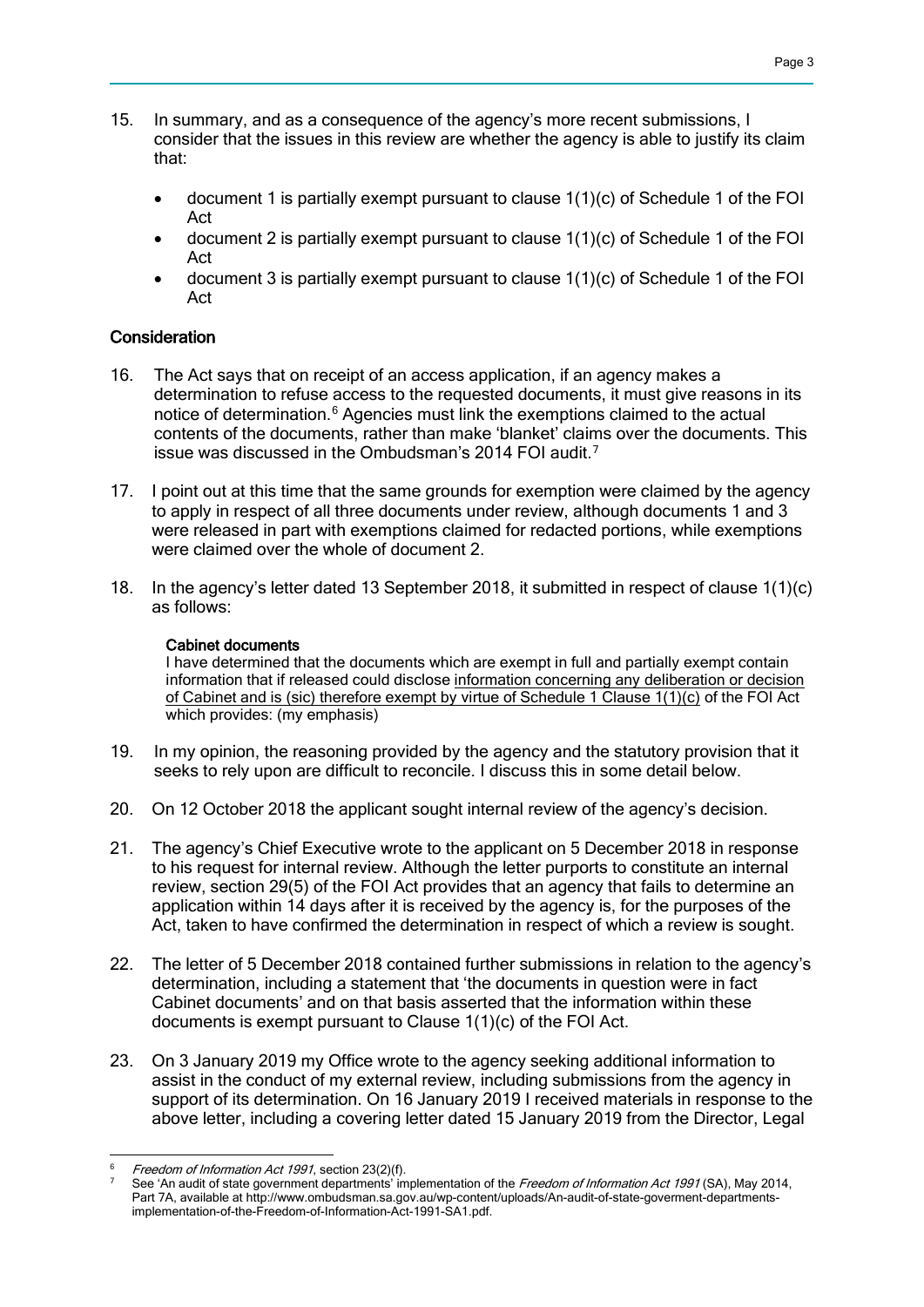and Legislative Policy of the agency, Ms Reid. In support of the claim for exemption under clause 1(1)(c) Ms Reid stated that '[t]he documents contain information that was considered exempt as the release could disclose information concerning Cabinet'.

- 24. I have also noted above that in my most recent communication with the agency, it submitted that the redacted material was exempt under clause 1(1)(c) because 'the figures are submitted to Cabinet as part of the budget submissions for the redevelopment'.
- 25. I observe that the submissions of the determining officer on 13 September 2018, the Chief Executive on 5 December 2018, those of Ms Reid on 16 January 2019 and those of Ms Brecknell on 13 February 2020 appear somewhat inconsistent. To paraphrase these respectively, an exemption has been claimed because the documents:
	- contain information concerning a deliberation or decision of Cabinet (13/9/18)
	- were in fact Cabinet documents (5/12/18)
	- could disclose information concerning Cabinet (15/1/19)
	- contain figures submitted to Cabinet as part of budget submissions.
- 26. On each occasion, despite the differences of wording between these claims, clause 1(1)(c) has been consistently cited as providing the basis for exemption.
- 27. In my opinion, paragraph (c) must be read in context, in particular in relation to preceding paragraphs (a) and (b:
	- (1) A document is an exempt document—

(a) if it is a document that has been specifically prepared for submission to Cabinet (whether or not it has been so submitted); or

(b) if it is a preliminary draft of a document referred to in paragraph (a); or

(c) if it is a document that is a copy of or part of, or contains an extract from, a document referred to in paragraph (a) or (b);

- 28. According to the Australian Information Commissioner considering the equivalent provision of clause 1(1)(c), a copy or extract should be a quotation from, or exact reproduction of, the Cabinet submission, official record of the Cabinet or the Cabinet briefing.[8](#page-3-0) I agree with this view.
- 29. The word 'copy' is not defined in the FOI Act or the Acts Interpretation Act 1915, and so should be accorded its ordinary meaning. The word 'copy' is defined in the Macquarie Dictionary to include 'a transcript, reproduction, or imitation of an original'. <sup>[9](#page-3-1)</sup>
- 30. The agency has not provided any Cabinet submission to my Office in support of its contentions that the documents are Cabinet documents.
- 31. Some consideration of the documents is necessary having regard to these matters. In doing so, I am mindful of my obligations under section 39(15) that I should avoid disclosing in my reasons for a determination any matter that the agency claims is exempt matter (whether or not I agree with that claim). I nevertheless consider that I can describe the documents in sufficient detail to address the claims for exemption, without disclosing any claimed exempt material itself. My description and characterisation of these is, in any event, largely based on non-exempt material that has already been disclosed to the applicant.

<span id="page-3-0"></span>https://www.oaic.gov.au/assets/freedom-of-information/guidance-and-advice/foi-guidelines/foi-guidelines-combined-january-2019.pdf (at 16 October 2019) See also: Re Aldred and Department of Foreign Affairs and Trade (1990) 20 ALD 264.

<span id="page-3-1"></span>Macquarie Dictionary Online (Macmillan Publishers Australia, 2017), available at https://www.macquariedictionary.com.au/.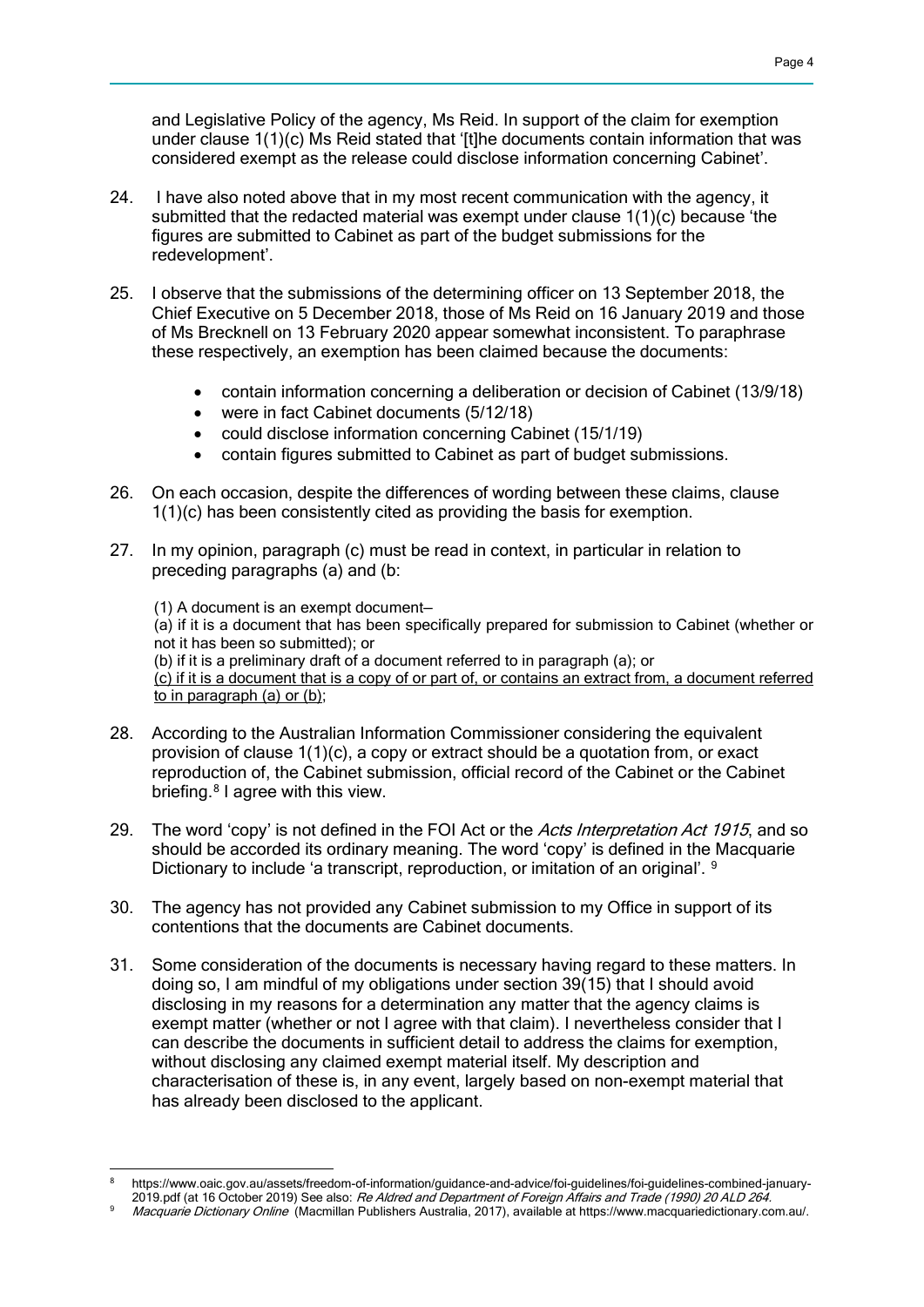- 32. To that end, I describe the documents as follows:
	- Document 1 is a Minute from the Chief Executive to the Minister for noting, written on 21 June 2018 to provide an update on recommencement of the 24/7 services at the Queen Elizabeth Hospital (TQEH). It provides advice on future services at the hospital, a history of services and information on capacity and advice on required upgrades to the equipment and staff. The redacted material – i.e. the material for which an exemption is claimed -is comprised of two portions. The first of these (the final dot point of the summary) is related to details of works, which the agency initially claimed was exempt under clause 9 of Schedule 1. As discussed earlier, the agency has subsequently abandoned its claim of exemption under clause 9 and on that basis, has amended its view that this dot point is exempt.<sup>[10](#page-4-0)</sup> The second portion is costing information in relation to the proposed services, for which the agency claims exemption under clause 1(1)(c).
	- Document 2 is a Minute from the Chief Executive to the Minister on 6 August 2018 to provide additional advice on the upgrade on Stage 3 Redevelopment of TQEH. It refers to a feasibility study regarding the cardiac catheterisation laboratories including machines to be recommended. The material that the agency wishes to redact, as exempt under clause 1(1)(c), is costing information. Again as with document 1, this is essentially financial information.
	- Document 3 is a Minute from the Chief Executive to the Minister dated 21 March 2018 for noting, which in fact was noted by the Minister on 5 May 2018. Its expressed purpose is to provide information to the Minister in relation to the progress of cardiac services at TQEH. It provides information regarding planning, staffing and equipment. The material that the agency claims is exempt under clause 1(1)(c) is again in relation to costing.
- 33. These documents on their face do not appear to comprise documents that fall within the scope of clause 1(1)(c). In particular, the agency has not provided evidence to this Office to support its contention that the three minutes are documents that are a copy of or part of, or contain an extract from, a document referred to in paragraph (a) or (b) namely documents that have been specifically prepared for submission to Cabinet, or comprise a preliminary draft of a document specifically prepared for submission to Cabinet.
- 34. Despite the agency's claim that the documents are partially exempt under clause 1(1)(c), it may be possible to infer that the agency intended that another paragraph or paragraphs within clause 1 of Schedule 1 might apply in the alternative. However, I do not propose to provide the agency with suggestions for potential alternative grounds of exemption that it might wish to claim. Although I may have a discretion in that regard I am not obligated to do so<sup>[11](#page-4-1)</sup>. In the present case I am not fully apprised of all information regarding the circumstances of the creation of the documents, nor of the matters that the agency says that Cabinet considered or deliberated upon. Moreover, in any event, under the FOI Act the burden of establishing the agency's determination lies with the agency $12$ .
- 35. Having regard to the agency's burden of establishing that its determination is justified, I do not consider that the agency has done so on the basis of the material provided to my Office.

<sup>-</sup><sup>10</sup> Email V Brecknell 28 February 2020.

<span id="page-4-1"></span><span id="page-4-0"></span><sup>&</sup>lt;sup>11</sup> Department of The Premier and Cabinet v Redford [2005] SADC 58.

<span id="page-4-2"></span><sup>&</sup>lt;sup>12</sup> Freedom of Information Act 1991, s.48.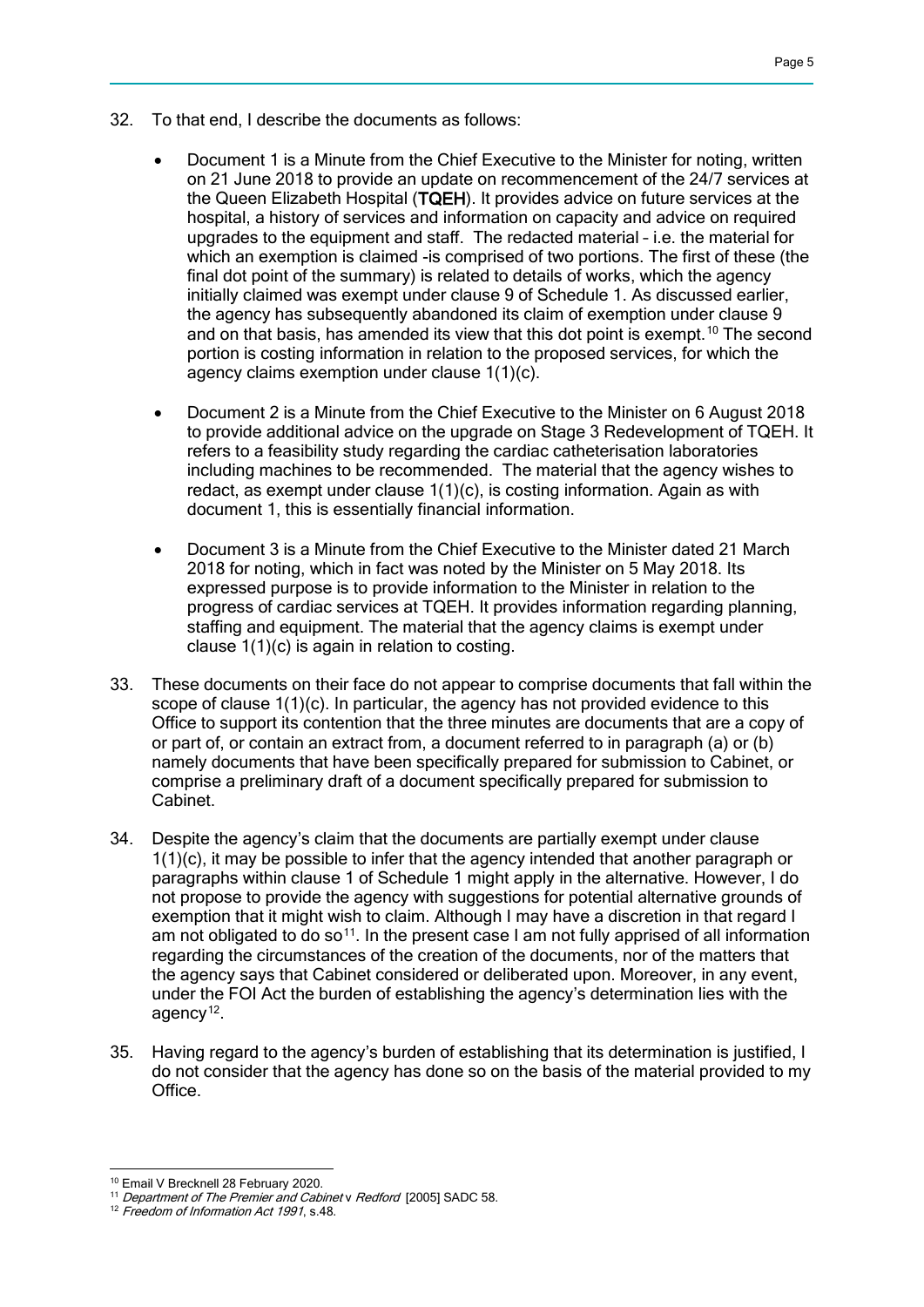## **Determination**

36. In light of my views above, I reverse the agency's determination that documents 1, 2, and 3 are partially exempt under clause  $1(1)(c)$  of Schedule 1 of the FOI Act. All three documents should be released in full to the applicant.

 $\mathbb{R}^2$  $1.3.7$ 

Wayne Lines SA OMBUDSMAN

24 March 2020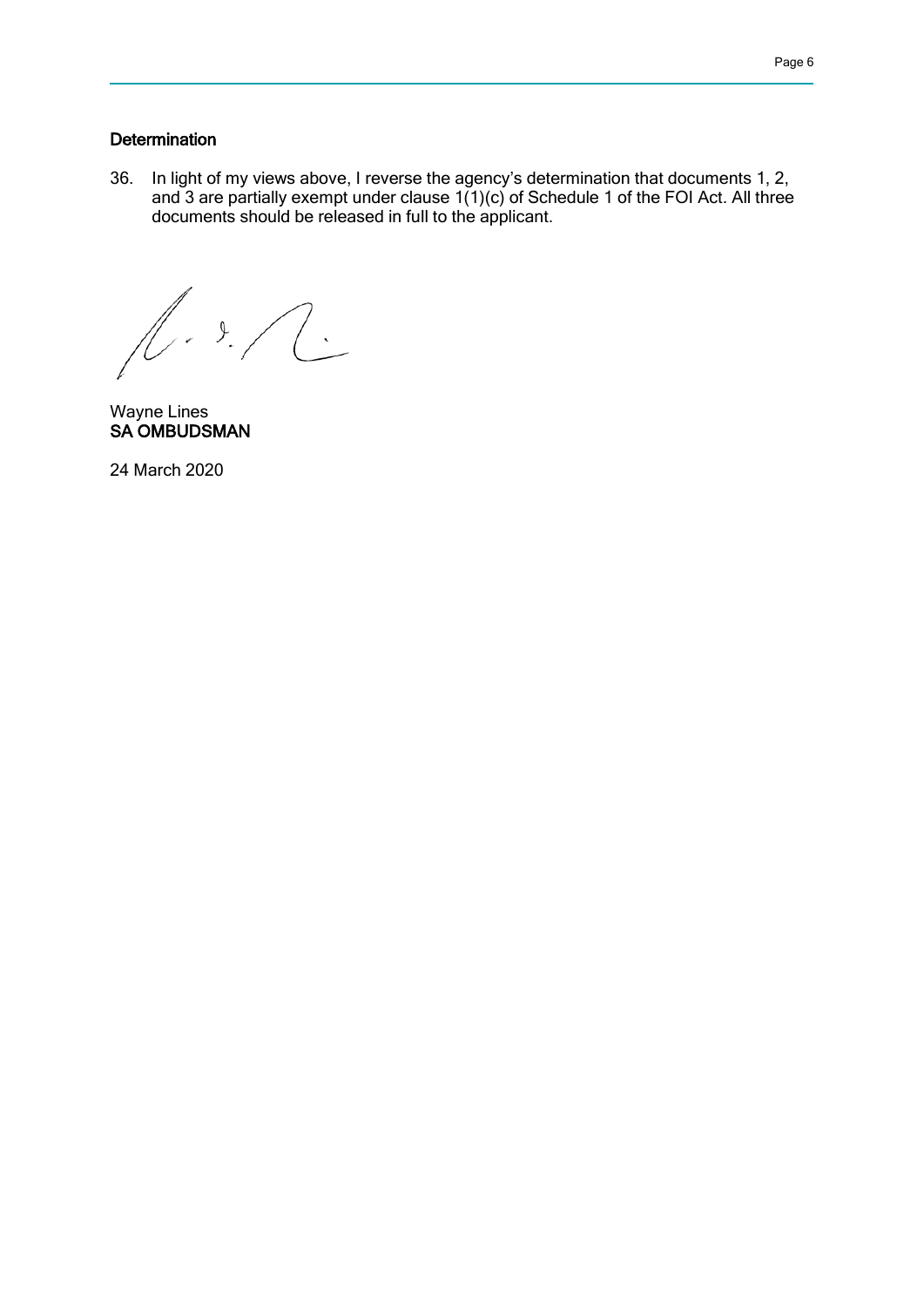## APPENDIX 1

#### Procedural steps

| Date                 | <b>Event</b>                                                                                                                                                                                                                                                                                                                                     |  |  |
|----------------------|--------------------------------------------------------------------------------------------------------------------------------------------------------------------------------------------------------------------------------------------------------------------------------------------------------------------------------------------------|--|--|
| 18 July 2018         | The agency received the FOI application.                                                                                                                                                                                                                                                                                                         |  |  |
| 13 September<br>2018 | The agency wrote to the applicant, identifying three documents within<br>scope and proceeded to make a determination. As the agency did not<br>determine the application within the 30 day period required by the FOI<br>Act, $1$ it is deemed to have refused access to the documents. <sup>2</sup>                                             |  |  |
| 12 October<br>2018   | The applicant requested internal review of the determination.                                                                                                                                                                                                                                                                                    |  |  |
| 5 December<br>2018   | The agency wrote to the applicant confirming application for internal<br>review. The letter states that it is has confirmed the original<br>determination. However, as the agency did not deal with the internal<br>review within the statutory time frame of 14 days, it is taken to have<br>confirmed the original determination. <sup>3</sup> |  |  |
| 3 January 2019       | The Ombudsman advised the agency of the external review and<br>requested submissions and documentation.                                                                                                                                                                                                                                          |  |  |
| 16 January<br>2019   | The agency provided documents and submissions to the Ombudsman.                                                                                                                                                                                                                                                                                  |  |  |
| 13 February<br>2020  | The agency provided the Ombudsman with further submissions and<br>documentation.                                                                                                                                                                                                                                                                 |  |  |
| 2 March 2020         | The Ombudsman issued his provisional determination and invited<br>submissions from the parties.                                                                                                                                                                                                                                                  |  |  |

 $\overline{a}$ 

<span id="page-6-1"></span><span id="page-6-0"></span><sup>&</sup>lt;sup>1</sup> Freedom of Information Act 1991, section 14(2).

<span id="page-6-2"></span><sup>&</sup>lt;sup>2</sup> Freedom of Information Act 1991, section 19(2).

 $3$  Freedom of Information Act 1991, section 29(5).